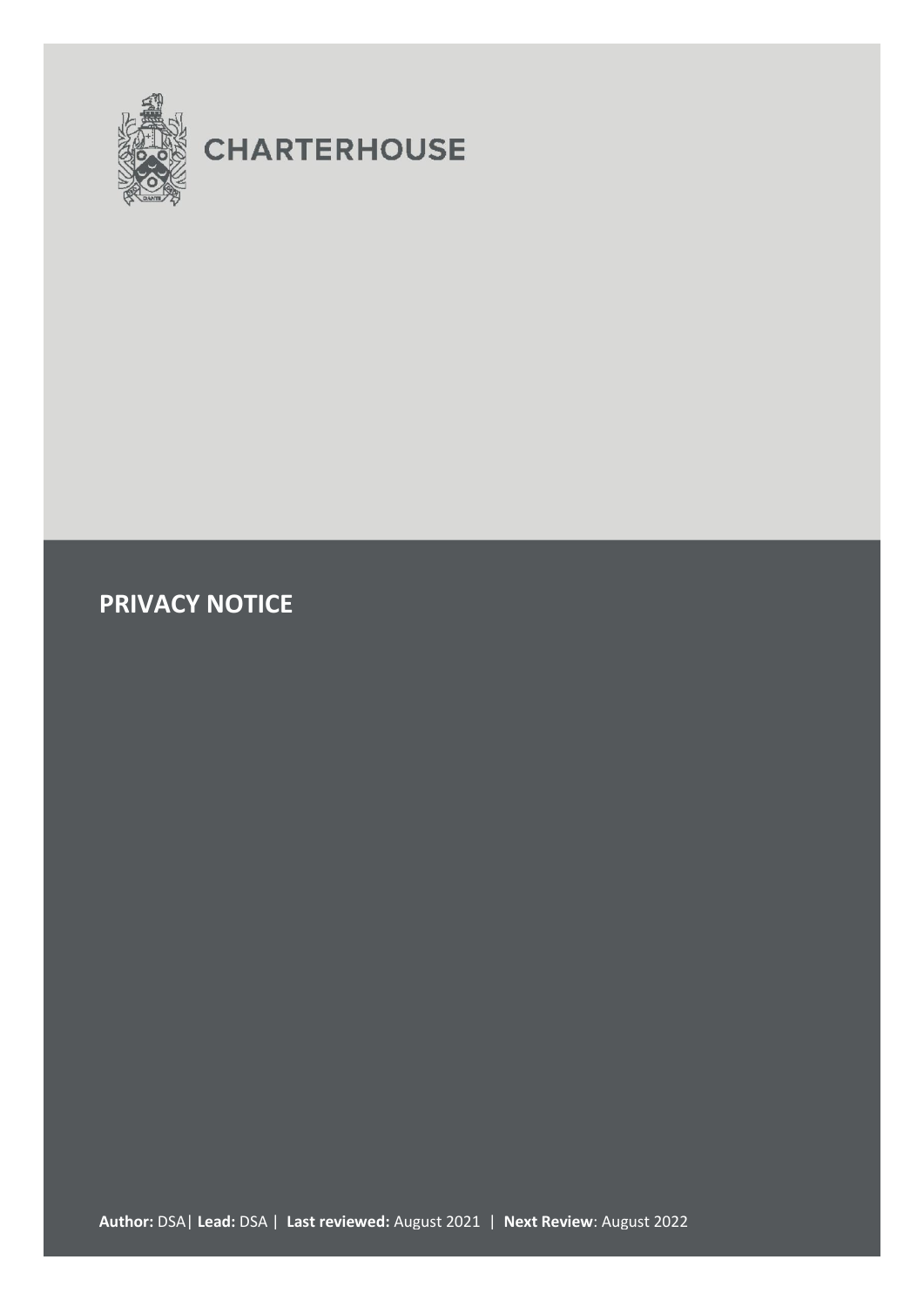#### **WHO WE ARE**

- 1. Charterhouse is an independent school that educates over 800 boys and girls in a boarding environment. To assist in delivering this education the School also maintains close links with the local community and the wider Charterhouse community. In order to undertake these activities the School handles relevant data and carries out a number of processes with that data. This makes the School a data controller for the purposes of the relevant legislation ("Data Protection Law").
- 2. The School has notified the Information Commissioner's Office (ICO) of its processing activities. The School's ICO registration number is Z6092852 and its registered address is Charterhouse School, Charterhouse, Godalming, Surrey GU7 2DX. The School is a registered charity and its charity number is 312054.
- 3. This Privacy Notice covers the following:
	- a. Pupils
	- b. Parents/Guardians
	- c. Staff
	- d. Governors
	- e. Alumni.

# **WHAT THIS PRIVACY NOTICE IS FOR**

- 4. This notice is intended to provide information about how the School will use (or "process") personal data about individuals including: its staff; its current, past and prospective pupils; and their parents, carers or guardians (referred to in this notice as "parents"), our alumni and supporters.
- 5. This information is provided because Data Protection Law gives individuals rights to understand how their data is used. Staff, parents, pupils, governors and alumni are all encouraged to read this Privacy Notice and understand the School's obligations to its entire community.
- 6. This Privacy Notice applies alongside any other information the School may provide about a particular use of personal data, for example when collecting data via an online or paper form.
- 7. This Privacy Notice **also** applies in addition to the School's other relevant terms and conditions and policies, including:
	- a. any contract between the School and its staff or the parents of pupils
	- b. the School's policy on taking, storing and using images of children
	- c. the School's CCTV and/or biometrics policy
	- d. the School's retention of records policy
	- e. the School's safeguarding, pastoral, or health and safety policies, including how concerns or incidents are recorded and
	- f. the School's IT policies, including its Acceptable Use policy, eSafety policy, Data Protection policy for Staff.
- 8. Anyone who works for, or acts on behalf of, the School (including staff, volunteers, governors and service providers) should also be aware of and comply with this Privacy Notice and School's Data Protection Policy for Staff, which also provides further information about how personal data about those individuals will be used.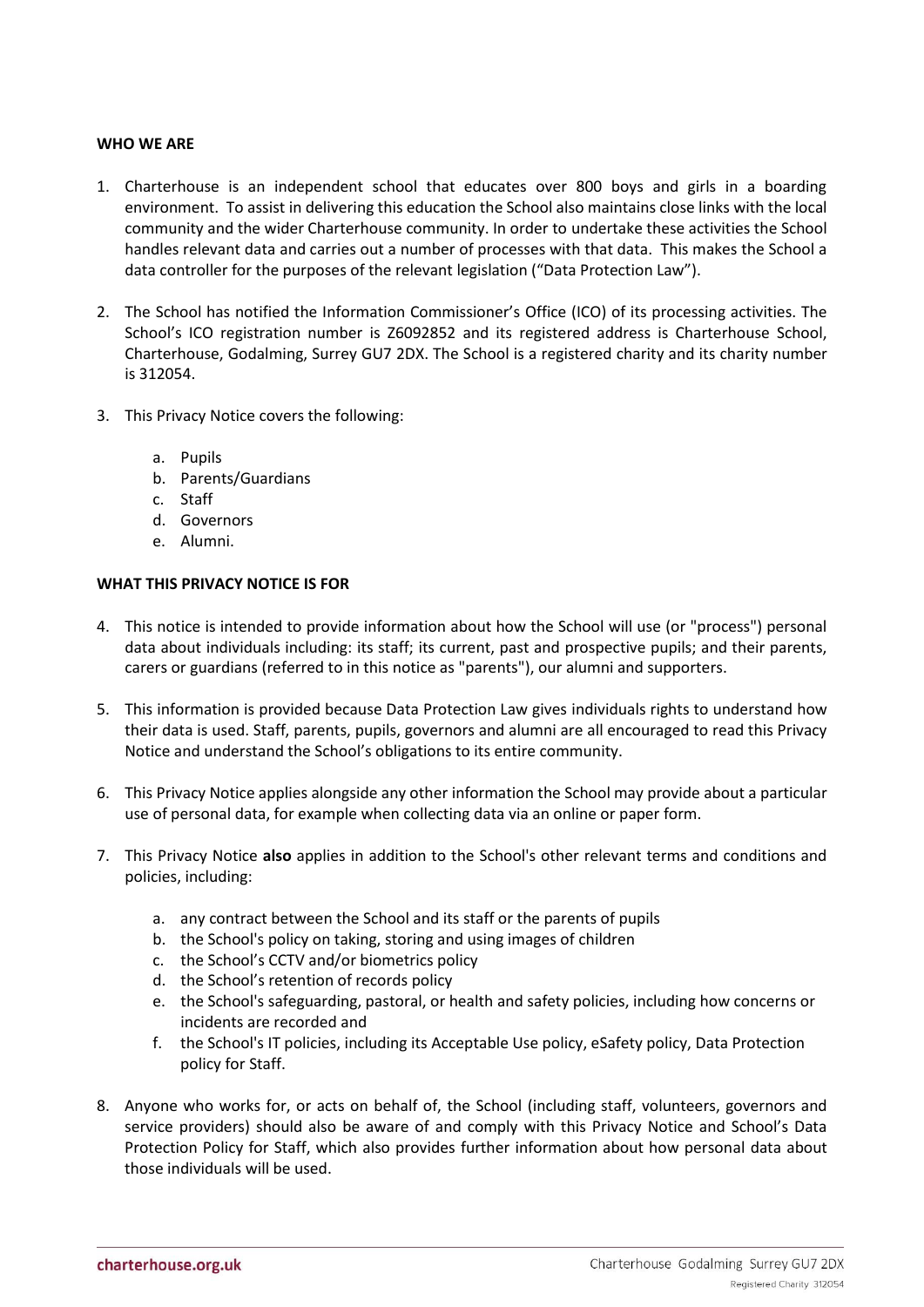#### **RESPONSIBILITY FOR DATA PROTECTION**

- 9. The School has appointed the Director of Finance and Strategy as the Privacy and Compliance Officer who will deal with all your requests and enquiries concerning the School's uses of your personal data (see section on Your Rights below) and endeavour to ensure that all personal data is processed in compliance with this notice and Data Protection Law.
- 10. The Director of Finance and Strategy can be contacted by:
	- a. emailing dfs@charterhouse.org.uk
	- b. telephoning 01483 291500
	- c. writing to Director of Finance and Strategy at Charterhouse, Godalming, Surrey, GU7 2DX.

#### **WHY THE SCHOOL NEEDS TO PROCESS PERSONAL DATA**

- 11. In order to carry out its ordinary duties to staff, pupils, parents, governors, alumni and supporters the School needs to process a wide range of personal data about individuals (including current, past and prospective staff, pupils or parents) as part of its daily operation.
- 12. Some of this activity the School will need to carry out in order to fulfil its legal rights, duties or obligations – including those under a contract with its staff, or parents of its pupils.
- 13. Other uses of personal data will be made in accordance with the School's legitimate interests, or the legitimate interests of another, provided that these are not outweighed by the impact on individuals, and provided it does not involve special or sensitive types of data.
- 14. The School expects that the following uses will fall within that category of its (or its community's) "**legitimate interests**":
	- a. For the purposes of pupil selection (and to confirm the identity of prospective pupils and their parents)
	- b. To provide education services, including musical education, physical training or spiritual development, career services, and extracurricular activities to pupils, and monitoring pupils' progress and educational needs
	- c. Maintaining relationships with alumni and the school community, including providing services, sending publications, volunteering activities, direct marketing or fundraising activities
	- d. For the purposes of donor due diligence, and to confirm the identity of prospective donors and their background and relevant interests
	- e. Collecting information from publicly available sources about parents' and alumni occupations and activities in order to maximise the School's fundraising potential
	- f. For the purposes of management planning and forecasting, research and statistical analysis, including that imposed or provided for by law (such as tax, diversity or gender pay gap analysis and taxation records)
	- g. To enable relevant authorities to monitor the School's performance and to intervene or assist with incidents as appropriate
	- h. To give and receive information and references about past, current and prospective pupils, including relating to outstanding fees or payment history, to/from any educational institution that the pupil attended or where it is proposed they attend; and to provide references to potential employers of past pupils
	- i. To enable pupils to take part in national or other assessments, and to publish the results of public examinations or other achievements of pupils of the School
	- j. To safeguard pupils' welfare and provide appropriate pastoral care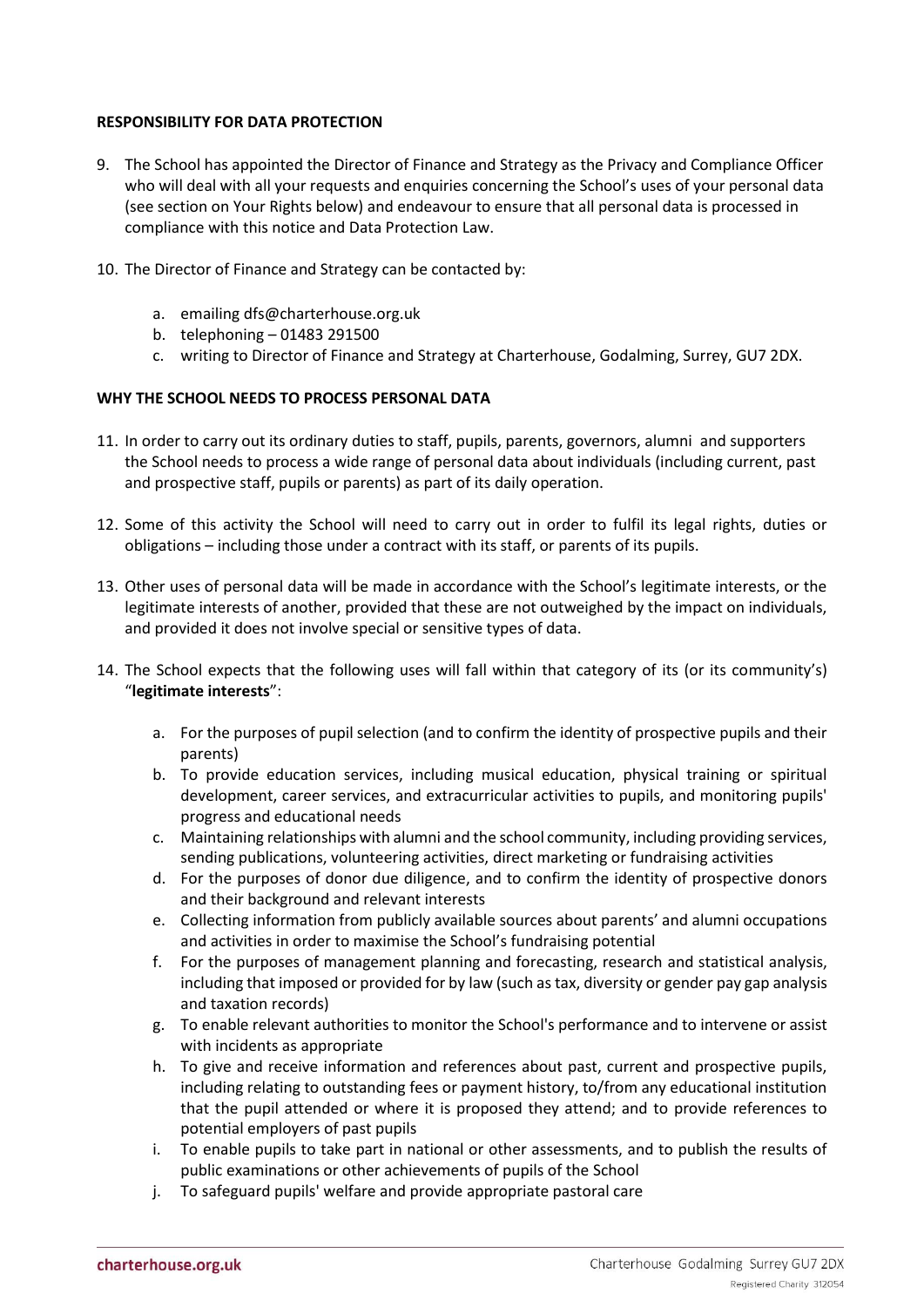- k. To monitor (as appropriate) use of the School's IT and communications systems in accordance with the School's IT: acceptable use policy
- l. To make use of photographic images of pupils in School publications, on the School website and (where appropriate) on the School's social media channels in accordance with the School's policy on taking, storing and using images of children
- m. For security purposes, including CCTV in accordance with the School's CCTV policy
- n. To carry out or cooperate with any school or external complaints, disciplinary or investigation process and
- o. Where otherwise reasonably necessary for the School's purposes, including to obtain appropriate professional advice and insurance for the School.
- 15. In addition, the School will on occasion need to process **special category personal data** (concerning health, ethnicity, religion, biometrics or sexual life) or criminal records information (such as when carrying out DBS checks) in accordance with rights or duties imposed on it by law, including as regards safeguarding and employment, or from time to time by explicit consent where required. These reasons will include:
	- a. To safeguard pupils' welfare and provide appropriate pastoral (and where necessary, medical) care, and to take appropriate action in the event of an emergency, incident or accident, including by disclosing details of an individual's medical condition or other relevent information where it is in the individual's interests to do so: for example for medical advice, for social protection, safeguarding and cooperation with police and social services, for insurance purposes or to caterers or organisers of school trips who need to be made aware of dietary or medical needs
	- b. To provide educational services in the context of any special educational needs of a pupil
	- c. To provide spiritual education in the context of any religious beliefs
	- d. In connection with employment of its staff, for example DBS checks, welfare, union, membership or pension plans
	- e. To run any of its systems that operate on biometric data, such as for security and other forms of pupil identification (lockers, lunch etc.)
	- f. As part of any school or external complaints, disciplinary or investigation process that involves such data, for example if there are SEN, health or safeguarding elements or
	- g. For legal and regulatory purposes (for example child protection, diversity monitoring and health and safety) and to comply with its legal obligations and duties of care.

# **TYPES OF PERSONAL DATA PROCESSED BY THE SCHOOL**

- 16. This will include by way of example:
	- a. names, addresses, telephone numbers, e-mail addresses and other contact details;
	- b. employment details and life achievements and details of interactions with the School and related groups (about those who use our Foundation services);
	- c. car details (about those who use our car parking facilities);
	- d. biometric information, which will be collected and used by the School in accordance with the School's biometrics policy;
	- e. bank details and other financial information, e.g. about parents who pay fees to the School;
	- f. past, present and prospective pupils' academic, disciplinary, admissions and attendance records (including information about any special needs), and examination scripts and marks;
	- g. personnel files, including in connection with academics, employment or safeguarding;
	- h. where appropriate, information about individuals' health and welfare, and contact details for their next of kin;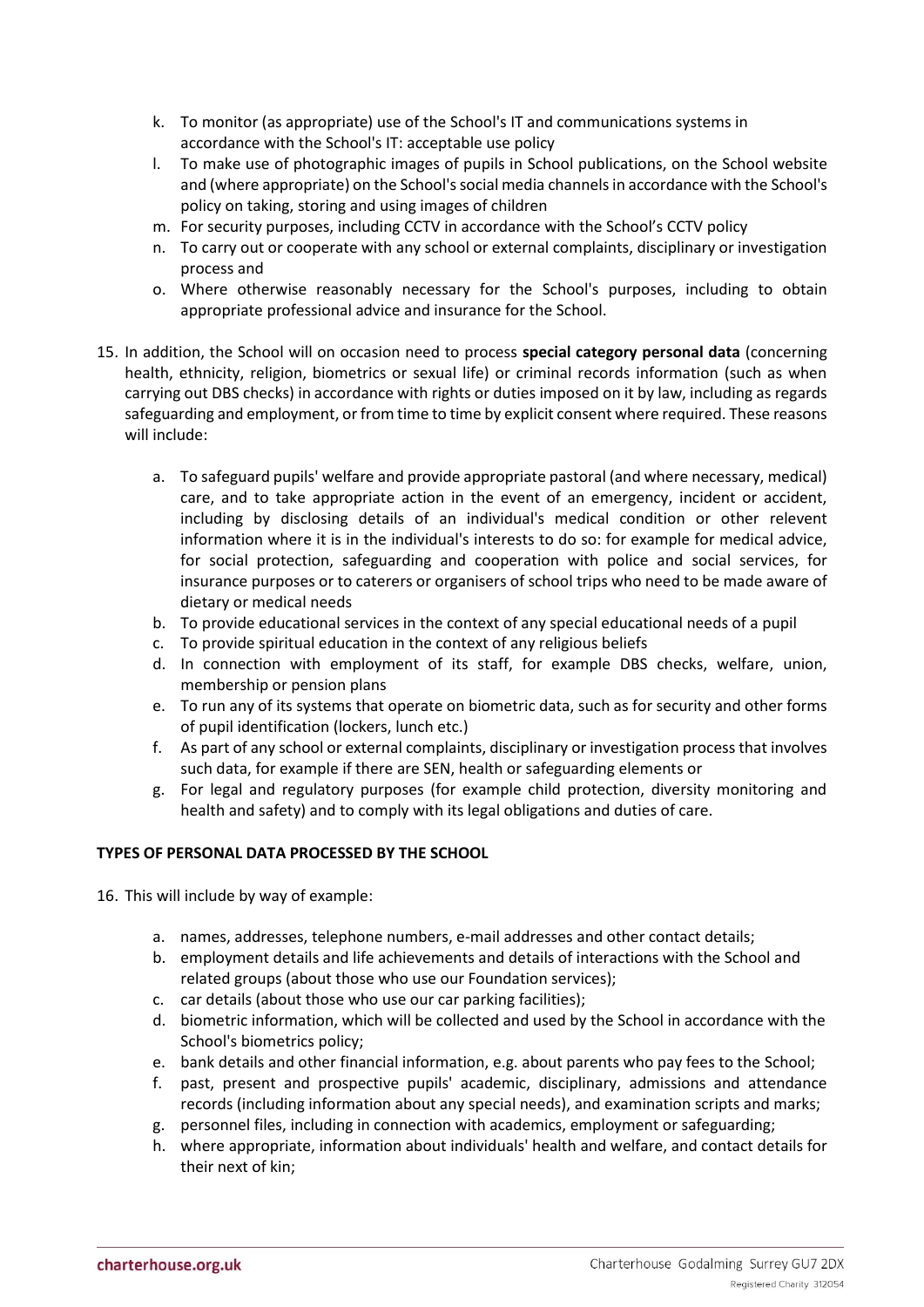- i. references given or received by the School about pupils, and relevant information provided by previous educational establishments and/or other professionals or organisations working with pupils;
- j. correspondence with and concerning staff, pupils, parents past and present, alumni and supporters; and
- k. images of pupils (and occasionally other individuals) engaging in school activities, and images captured by the School's CCTV system (in accordance with the School's policy on taking, storing and using images of children);

#### **HOW THE SCHOOL COLLECTS DATA**

- 17. Generally, the School receives personal data from the individual directly (including, in the case of pupils, from their parents). This may be via a form, or simply in the ordinary course of interaction or communication (such as email or written assessments).
- 18. However in some cases personal data will be supplied by third parties (for example another school, or other professionals or authorities working with that individual); or collected from publicly available resources. For example, references for staff wishing to work at the Charterhouse, or information available on social media.

#### **WHO HAS ACCESS TO PERSONAL DATA AND WHO THE SCHOOL SHARES IT WITH**

- 19. Occasionally, the School will need to share personal information relating to its community with third parties, such as:
	- a. professional advisers (e.g. lawyers, insurers, pensions, and accountants)
	- b. government authorities (e.g. HMRC, DfE, DHSC, police or the local authority)
	- c. appropriate regulatory bodies (e.g. Teaching Regulation Agency, the Independent Schools Inspectorate, the Charity Commission or the Information Commissioner) and
	- d. affiliated organisations and individuals that support the School (e.g. OC Clubs and Carthusian Society).
- 20. For the most part, personal data collected by the School will remain within the School, and will be processed by appropriate individuals only in accordance with access protocols (i.e. on a 'need to know' basis). Particularly strict rules of access apply in the context of:
	- a. medical records (held and accessed only by the School doctor and appropriate medical staff under his/her supervision, or otherwise in accordance with express consent); and
	- b. pastoral or safeguarding files.
- 21. However, a certain amount of any SEN pupil's relevant information will need to be provided to staff more widely in the context of providing the necessary care and education that the pupil requires.
- 22. Staff, pupils and parents are reminded that the School is under duties imposed by law and statutory guidance (including **Keeping Children Safe in Education**) to record or report incidents and concerns that arise or are reported to it, in some cases regardless of whether they are proven, if they meet a certain threshold of seriousness in their nature or regularity. This is likely to include file notes on personnel or safeguarding files, and in some cases referrals to relevant authorities such as the LADO or police. For further information about this, please view the School's Safeguarding Policy.
- 23. Finally, in accordance with Data Protection Law, some of the School's processing activity is carried out on its behalf by third parties, such as IT systems, web developers or cloud storage providers. This is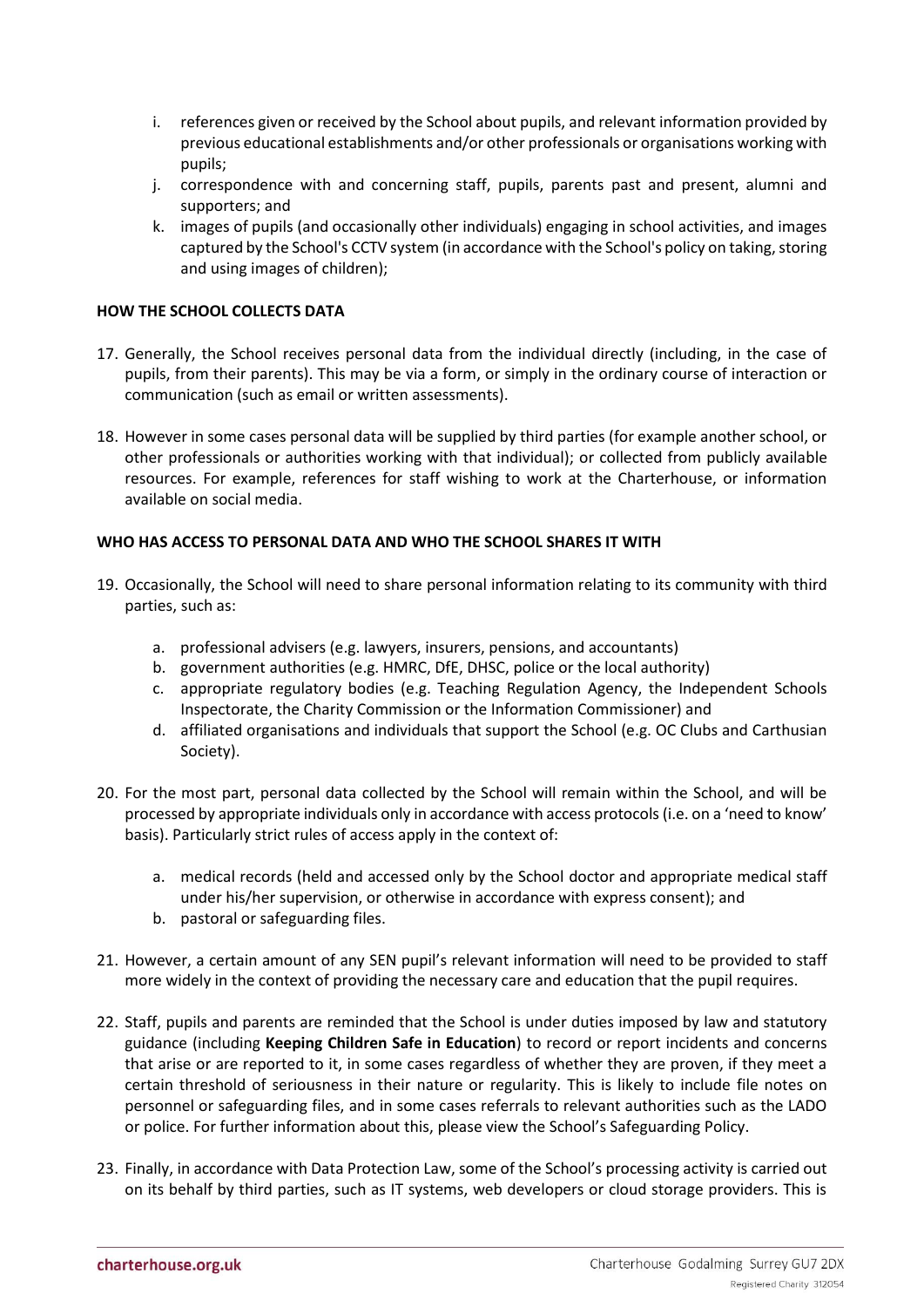always subject to contractual assurances that personal data will be kept securely and only in accordance with the School's specific directions. This includes:

- a. Finalsite
- b. Blackbaud Raisers' Edge
- c. Graduway
- d. Microsoft
- e. Flyfire
- f. Furlong
- g. ISAMs
- h. ITQ
- 24. A full list can be found at Annex A.

#### **HOW LONG WE KEEP PERSONAL DATA**

- 25. The School will retain personal data securely and only in line with how long it is necessary to keep it for a legitimate and lawful reason. Typically, the legal recommendation for how long to keep ordinary staff and pupil personnel files is up to 7 years following departure from the School. However, incident reports and safeguarding files will need to be kept much longer, in accordance with specific legal requirements. This particularly applies at present with the Independent Inquiry into Child Sexual Abuse (IICSA) investigations and the requirement to keep any material that may be relevant to the inquiry in the future. A limited and reasonable amount of information will be kept for archiving purposes, for example school photographs and magazines.
- 26. If you have any specific queries about how our retention policy is applied, or wish to request that personal data that you no longer believe to be relevant is considered for erasure, please contact the Director of Finance and Strategy. However, please bear in mind that the School may have lawful and necessary reasons to hold on to some personal data even following such a request. Even were you to request that we no longer keep in touch with you, we will need to keep a record of the fact in order to fulfil your wishes (called a "suppression record").
- 27. The School has a Records Retention Policy which complies with the principles of UK GDPR in that it is:
	- a. Processed lawfully, fairly and in a transparent manner
	- b. Collected for specified, explicit and legitimate purposes
	- c. Adequate, relevant and limited to what is necessary in relation to purpose
	- d. Accurate and up to date
	- e. Stored for no longer than necessary
	- f. Processed in a manner that ensures appropriate security of personal data.

#### **KEEPING IN TOUCH AND SUPPORTING THE SCHOOL**

- 28. The School and/or any relevant other organisation will use the contact details of parents, alumni and other members of the School community to keep them updated about the activities of the School, or alumni and parent events of interest, including by sending updates and newsletters, by email and by post. Unless the relevant individual objects, the School will also:
	- a. Share personal data about parents and/or alumni, as appropriate, with organisations set up to help establish and maintain relationships with the School community, such as the OC Club, the House Associations, and the Carthusian Society.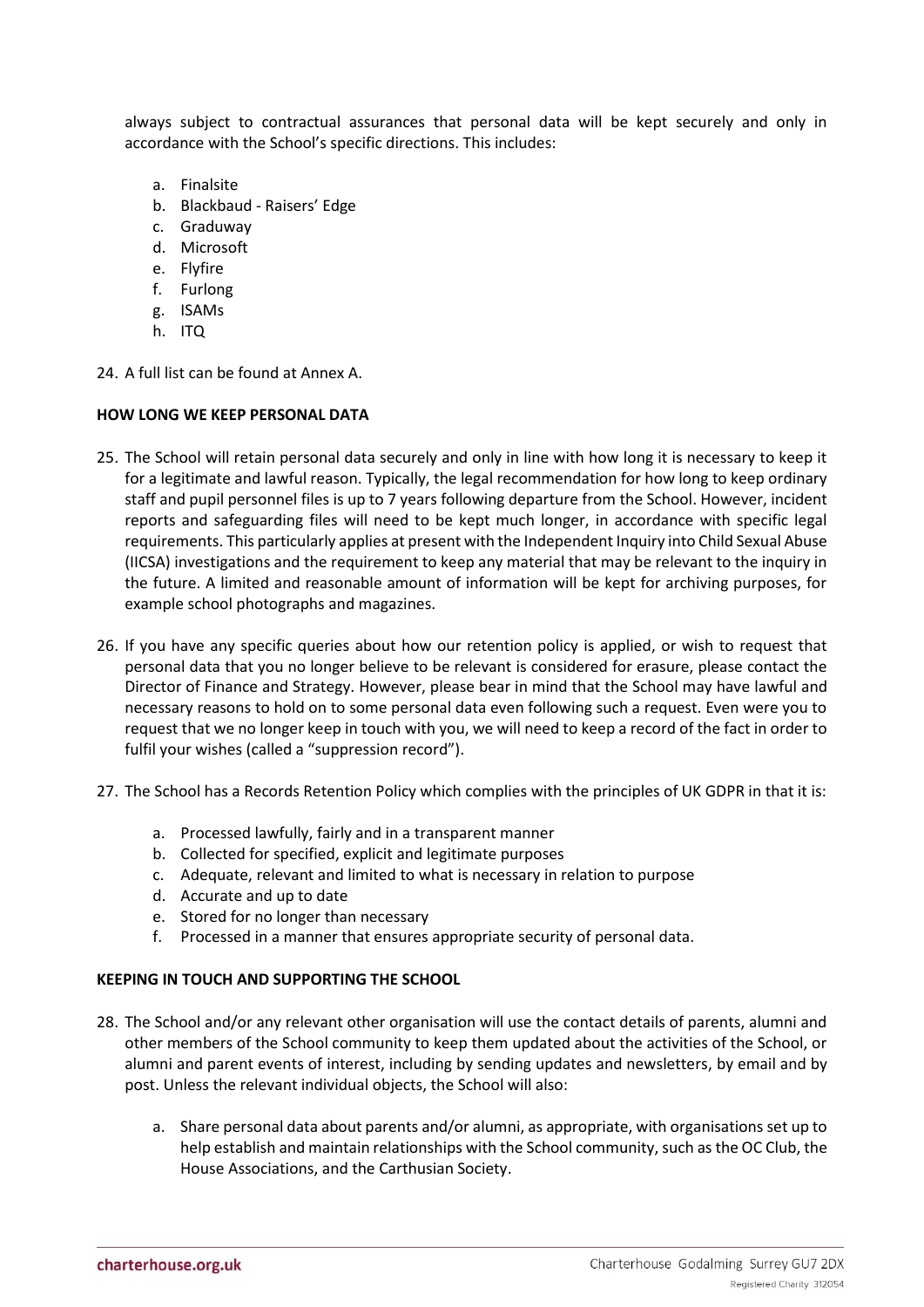- b. Contact parents and/or alumni (including via the organisations above) by post, phone, and email in order to promote and raise funds for the School and, where appropriate, other worthy causes.
- 29. Should you wish to limit or object to any such use, or would like further information about them, please contact the Director of Finance and Strategy in writing. You always have the right to withdraw consent, where given, or otherwise object to direct marketing or fundraising. However, the School is nonetheless likely to retain some of your details (not least to ensure that no more communications are sent to that particular address, email or telephone number).
- 30. The School will ask for your consent to use data for the following:
	- a. To share medical data with medical professionals or counsellors outside the School
	- b. To use single person images, particularly if named, for marketing purposes
	- c. To share personal data outside the UK, for example on school trips
	- d. To use electronic messaging for fundraising purposes.

#### **YOUR RIGHTS**

- 31. Individuals have various rights under Data Protection Law to access and understand personal data about them held by the School, and in some cases ask for it to be erased or amended or have it transferred to others, or for the School to stop processing it, but subject to certain exemptions and limitations.
- 32. Any individual wishing to access or amend their personal data, or wishing it to be transferred to another person or organisation, or who has some other objection to how their personal data is used, is asked to put their request in writing to the Director of Finance and Strategy.
- 33. The School will endeavour to respond to any such requests as soon as is reasonably practicable and in any event within statutory time-limits, which is one month in the case of requests for access to information (but may require one or two months further to complete complex requests). The School will be better able to respond quickly to smaller, targeted requests for information made during termtime. If the request for information is manifestly excessive or similar to previous requests, the School may ask you to reconsider or require a proportionate fee, but only where Data Protection Law allows it.
- 34. You should be aware that the right of access is limited to your own personal data and certain data is exempt from the right of access. This will include information which identifies other individuals (and parents need to be aware this may include their own children, in certain limited situations – please see below), or information which is subject to legal privilege (for example legal advice given to or sought by the School or documents prepared in connection with a legal action. The School is also not required to disclose any pupil examination scripts (or other information consisting solely of pupil test answers), provide examination or other test marks ahead of any ordinary publication, nor share any confidential reference given by the School itself for the purposes of the education, training or employment of any individual.
- 35. You may have heard of the "right to be forgotten". However we will sometimes have compelling reasons to refuse specific requests to amend, delete or stop processing your (or your child's) personal data; for example a legal requirement, or where it falls within a legitimate interest identified in this Privacy Notice. All such requests will be considered on their own merits.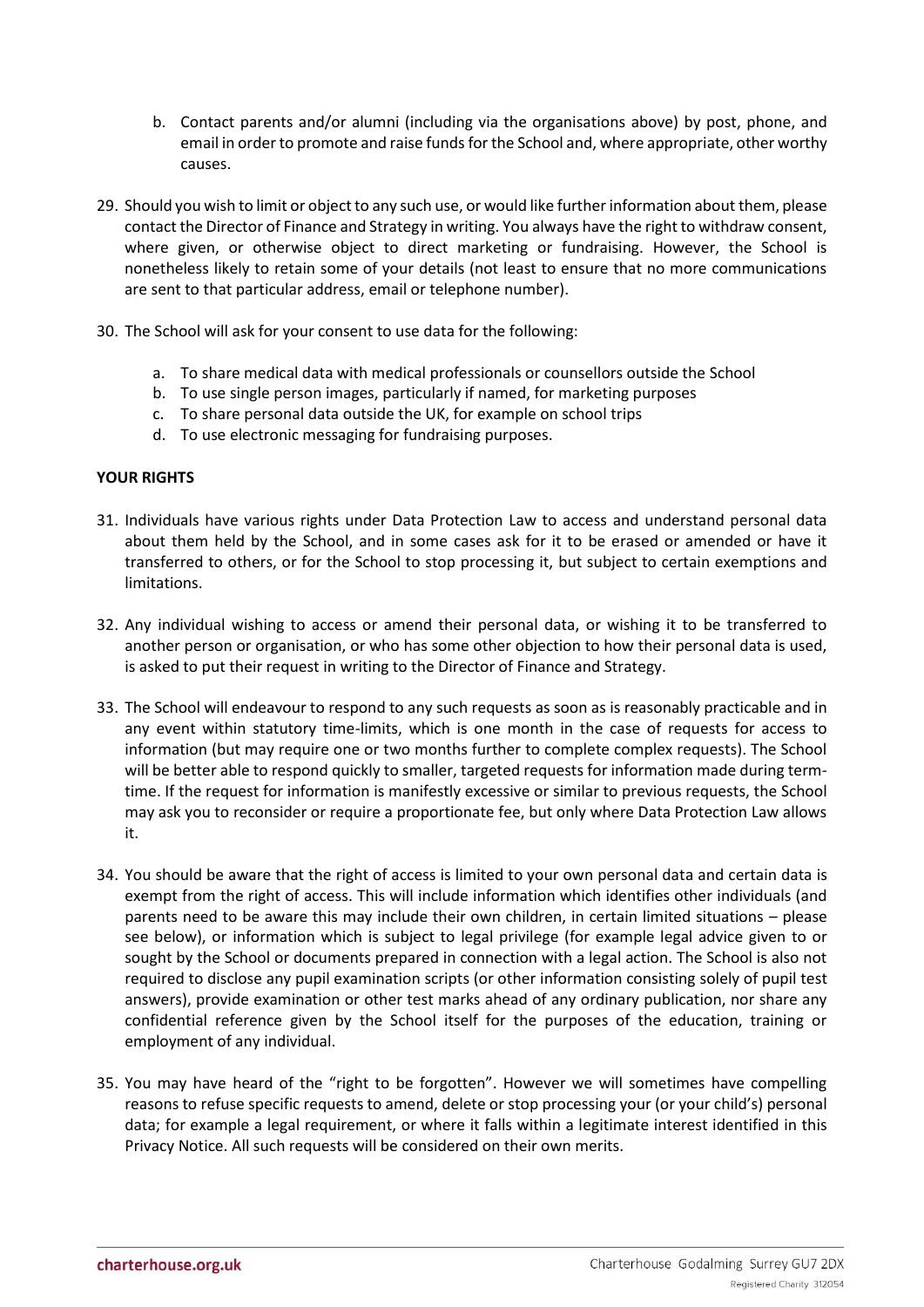#### **PUPIL REQUESTS**

- 36. Pupils can make subject access requests for their own personal data, provided that, in the reasonable opinion of the School, they have sufficient maturity to understand the request they are making (see section **Whose Rights?** below). A pupil of any age may ask a parent or other representative to make a subject access request on his/her behalf. Indeed, while a person with parental responsibility will generally be entitled to make a subject access request on behalf of younger pupils, the law still considers the information in question to be the child's: for older pupils, the parent making the request may need to evidence their child's authority for the specific request.
- 37. Pupils at a senior school are generally assumed to have this level of maturity, although this will depend on both the child and the personal data requested, including any relevant circumstances at home.
- 38. It should be clearly understood that the rules on subject access are not the sole basis on which information requests are handled. Parents may not have a statutory right to information, but they and others will often have a legitimate interest or expectation in receiving certain information about pupils without their consent. The School may consider there are lawful grounds for sharing with or without reference to that pupil.
- 39. Parents will in general receive news, educational and pastoral updates about their children, in accordance with the Parent Contract. Where parents are separated, the School will in most cases aim to provide the same information to each person with parental responsibility, but may need to factor in all the circumstances including the express wishes of the child.
- 40. All information requests from, or on behalf of, pupils whether made under subject access or simply as an incidental request – will therefore be considered on a case by case basis.

#### **CONSENT**

- 41. Where the School is relying on consent as a means to process personal data, any person may withdraw this consent at any time (subject to similar age considerations as above). Examples where we do rely on consent are; e.g. certain types of uses of images, direct email fundraising activity, overseas trips and biometrics. Please be aware however that the School may not be relying on consent but have another lawful reason to process the personal data in question even without your consent.
- 42. That reason will usually have been asserted under this Privacy Notice, or may otherwise exist under some form of contract or agreement with the individual (e.g. an employment or parent contract, or because a purchase of goods, services or membership of an organisation such as an alumni or parents' association has been requested).

#### **WHOSE RIGHTS**

- 43. The rights under Data Protection Law belong to the individual to whom the data relates. However, the School will often rely on parental authority or notice for the necessary ways it processes personal data relating to pupils – for example, under the parent contract or via a form. Parents and pupils should be aware that this is not necessarily the same as the School relying on strict consent (see section on Consent above).
- 44. Where consent is required, it may in some cases be necessary or appropriate given the nature of the processing in question, and the pupil's age and understanding – to seek the pupil's consent. Parents should be aware that in such situations they may not be consulted, depending on the interests of the child, the parents' rights at law or under their contract, and all the circumstances.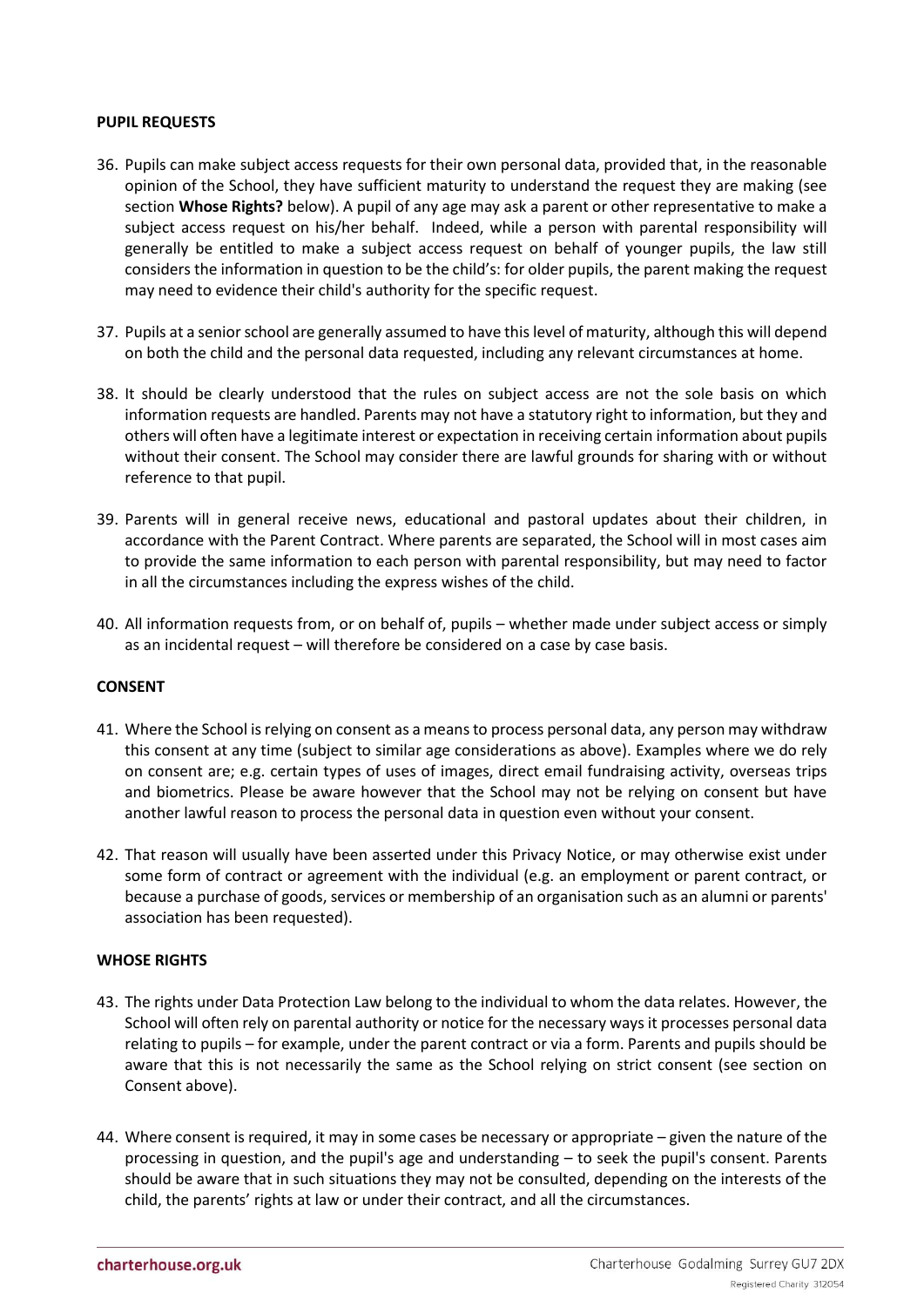- 45. In general, the School will assume that pupils' consent is not required for ordinary disclosure of their personal data to their parents, e.g. for the purposes of keeping parents informed about the pupil's activities, progress and behaviour, and in the interests of the pupil's welfare. That is unless, in the School's opinion, there is a good reason to do otherwise.
- 46. However, where a pupil seeks to raise concerns confidentially with a member of staff and expressly withholds their agreement to their personal data being disclosed to their parents, the School may be under an obligation to maintain confidentiality unless, in the School's opinion, there is a good reason to do otherwise; for example where the School believes disclosure will be in the best interests of the pupil or other pupils, or if required by law.
- 47. Pupils are required to respect the personal data and privacy of others, and to comply with the School's IT acceptable use policy and the School rules. Staff are under professional duties to do the same covered under the relevant staff policy.

#### **DATA ACCURACY AND SECURITY**

- 48. The School will endeavour to ensure that all personal data held in relation to an individual is as up to date and accurate as possible. Individuals must please notify the IT department of any significant changes to important information, such as contact details, held about them.
- 49. An individual has the right to request that any out-of-date, irrelevant or inaccurate or information about them is erased or corrected (subject to certain exemptions and limitations under Data Protection Law): please see above for details of why the School may need to process your data, of who you may contact if you disagree.
- 50. The School will take appropriate technical and organisational steps to ensure the security of personal data about individuals, including policies around use of technology and devices, and access to school systems. All staff and governors will be made aware of this notice and other relevant policies and their duties under Data Protection Law and receive relevant training.

# **THIS NOTICE**

51. The School will update this Privacy Notice from time to time. Any substantial changes that affect your rights will be provided to you directly as far as is reasonably practicable.

#### **QUERIES AND COMPLAINTS**

- 52. Any comments or queries on this notice should be directed to the Director of Finance and Strategy using the following contact details:
	- a. emailing dfs@charterhouse.org.uk
	- b. telephoning 01483 291500
	- c. writing to Director of Finance and Strategy at Charterhouse, Godalming, Surrey, GU7 2DX.
- 53. If an individual believes that the School has not complied with this notice or acted otherwise than in accordance with Data Protection Law, they should utilise the School Complaints Review Procedure and should also notify the Clerk to the Governing Body. The School can also make a referral to or lodge a complaint with the Information Commissioner's Office (ICO) (www.ico.org.uk), although the ICO recommends that steps are taken to resolve the matter with the School before involving the regulator.

Annex: List of Third Party Organisations that the School shares data with.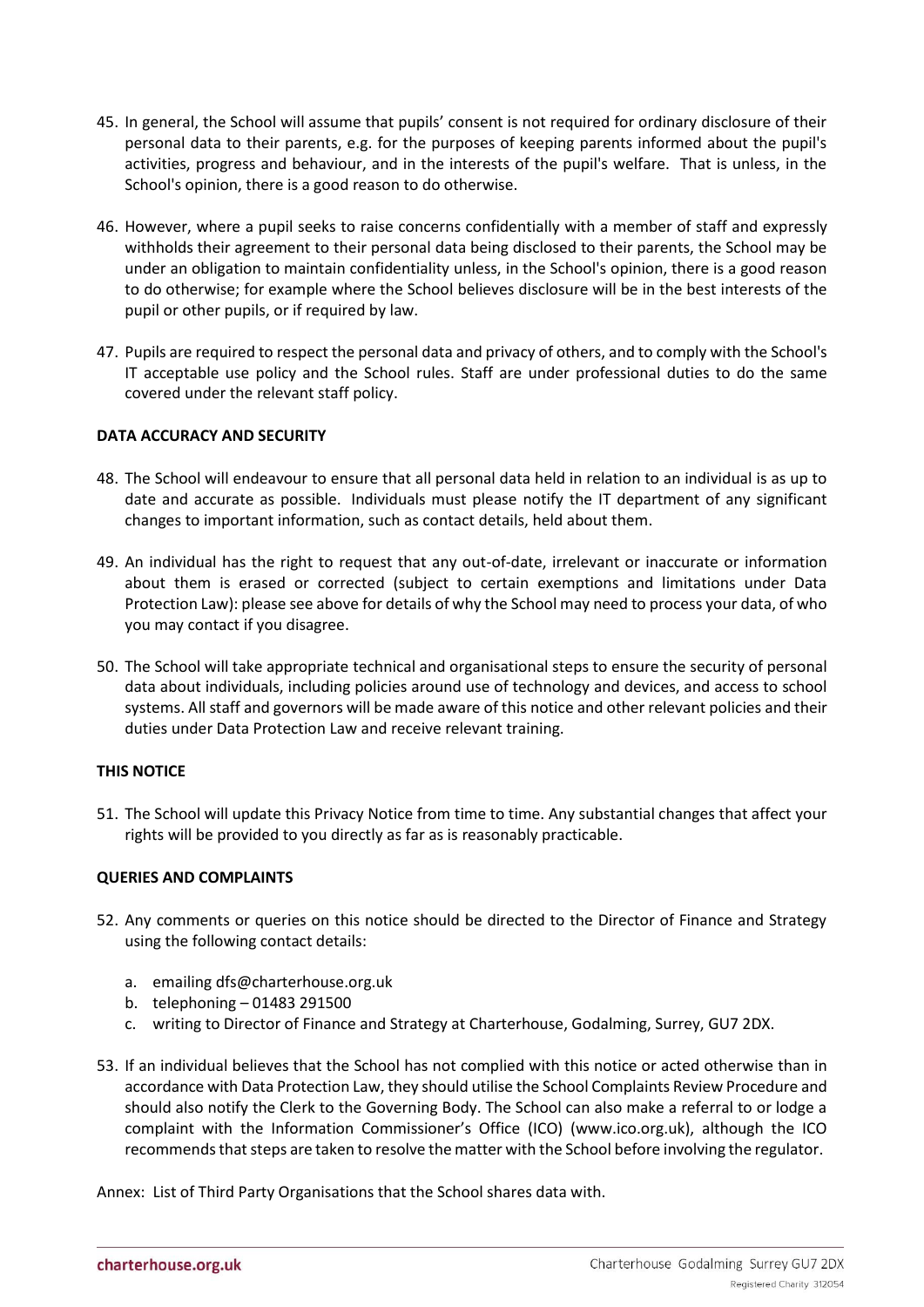**LIST OF THIRD PARTY ORGANISATIONS THAT THE SCHOOL SHARES DATA WITH**

| <b>Grouping/Function</b>      | <b>Third Party</b>               | <b>Data</b>                   |
|-------------------------------|----------------------------------|-------------------------------|
| <b>GENERAL</b>                |                                  |                               |
| <b>Database</b>               | Blackbaud                        | Alumni/Parent database        |
|                               | Graduway                         | Communications                |
|                               | Microsoft                        | Email/Databases               |
|                               | Furlong                          | General Ledge/Payments        |
|                               | SkyVisitor                       | Visitor registration          |
|                               | <b>Online Image Analysis</b>     | Car registrations - ANPR      |
|                               | <b>ISAMS</b>                     | Pupil database                |
|                               | Plexjet                          | Helpdesk                      |
|                               | <b>iTRENT</b>                    | Staff database                |
|                               | Finalsite                        | Website                       |
|                               | <b>Boarding Intelligence</b>     | <b>Board papers</b>           |
|                               | Firefly                          | <b>Intranet</b>               |
| <b>Estate</b>                 | <b>Turf Keeper</b>               | Grounds                       |
| <b>STAFF</b>                  |                                  |                               |
| Recruitment                   | CV Check Ltd                     | Applications/CV               |
|                               | Security Watchdog / Capita       | <b>DBS</b>                    |
|                               | <b>Teacher's Pension Online</b>  | <b>Employee registrations</b> |
|                               | <b>NCTL</b>                      | Executive agency              |
|                               | 2iRecruit                        | Recruitment                   |
|                               | <b>iTRENT</b>                    | Recruitment                   |
| <b>Training</b>               | <b>AGBIS</b>                     | <b>Training</b>               |
| <b>Legal advice</b>           | Solicitors contracted to school  | Variable                      |
| Health / Welfare              | <b>AXA</b>                       | <b>Medical insurance</b>      |
|                               | <b>Health Assured</b>            | <b>Medical EAP</b>            |
|                               | <b>BMI</b>                       | <b>Medicals</b>               |
|                               | SODEXO                           | Child voucher                 |
| <b>Pensions</b>               | <b>Standard Life</b>             | Support staff pension         |
|                               | <b>Teachers' Pension Scheme</b>  | Teaching staff pension        |
|                               | <b>CRBS Trustees</b>             | Support staff pension         |
|                               | <b>First Actuarial</b>           | Support staff pension         |
| H&S                           | Riddor                           | Accident reporting            |
| <b>Finance</b>                | Xafinity Consulting              | <b>Insurance</b>              |
|                               | Fair FX                          | Corporate finance             |
|                               | Crowe Clark Whitehill            | Audit                         |
|                               | <b>BACS</b>                      | Payment                       |
| <b>PROSPECTIVE PUPILS</b>     |                                  |                               |
| <b>Application</b>            | <b>ITQ</b>                       | <b>Application forms</b>      |
| <b>Student Visa</b>           | <b>Newland Chase</b>             | Agency                        |
|                               | The Home Office                  | Regulatory                    |
| <b>Finance</b>                | <b>Bursary Administrator Ltd</b> | <b>Bursary applications</b>   |
|                               | <b>ITQ</b>                       | <b>Bursary applications</b>   |
| Research                      | <b>RSA Academics</b>             | Marketplace analysis          |
| <b>PUPILS</b>                 |                                  |                               |
| <b>Education and Activity</b> | SOCS                             | Sports registrations          |
|                               | <b>Travel Bound</b>              | <b>Tours</b>                  |